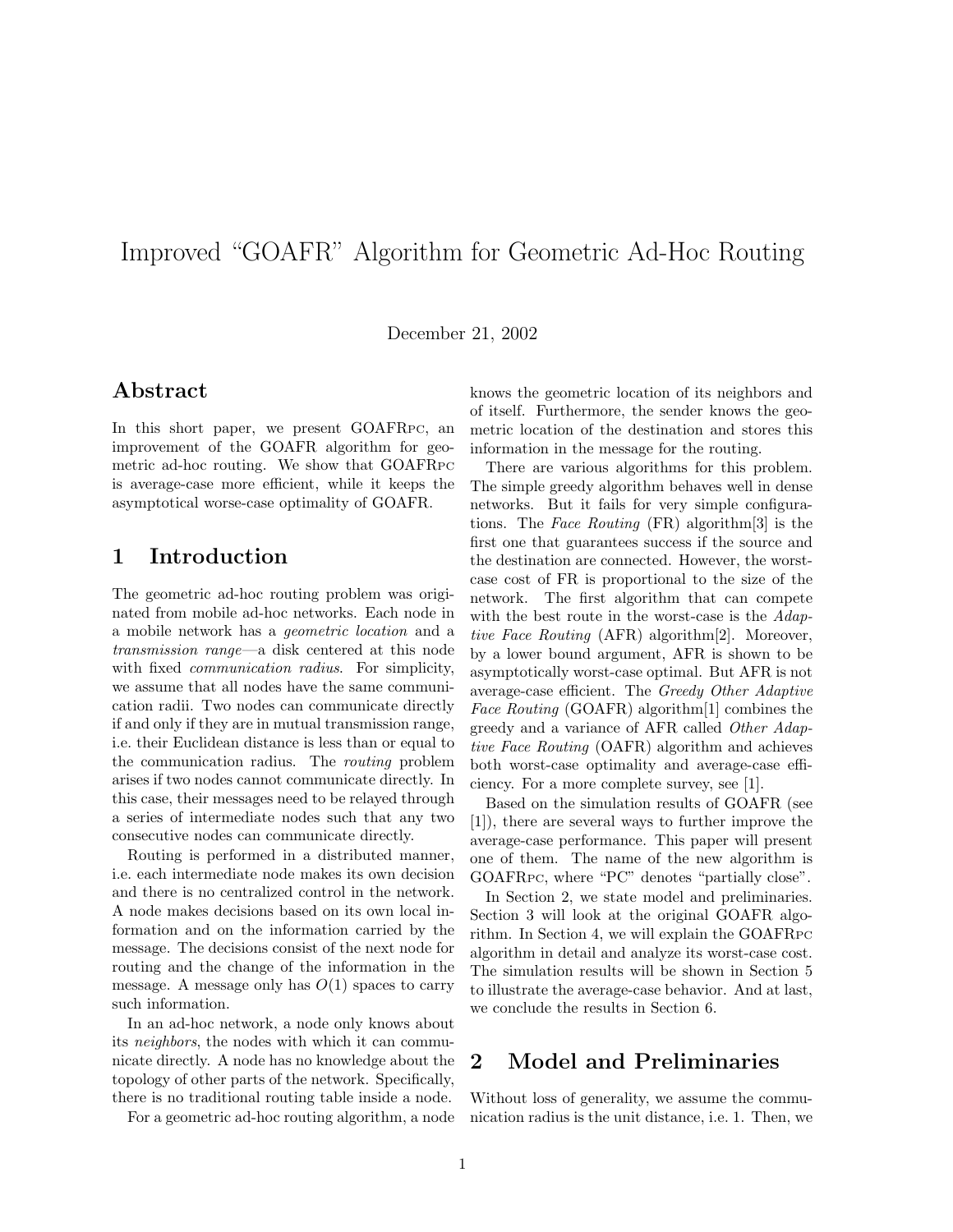model the geometric routing problem by the Unit Disk Graph (UDG)  $G = (V, E)$ . A node  $u \in V$  denotes the node as well as the geometric location in the network. For any two nodes  $u, v \in V$ , there is an edge  $e = (u, v) \in E$  if and only if u and v could communicate directly, i.e. if the Euclidean distance between  $u$  and  $v$  is less than or equal to 1.

The routing problem is to find a path from the source s to the destination  $t$ . The cost of a path is the sum of the costs of its edges. There are three measures for the cost of an edge e. They are the *hop metric*  $(c_l(e) := 1)$ , the *Euclidean met*ric  $(c_d(e) := |e|)$  and the energy metric  $(c_e(e) :=$  $|e|^2$ ). Since  $|e| \leq 1$ , we have  $c_d(e) = O(c_l(e))$ and  $c_e(e) = O(c_l(e))$ . Moreover, under the  $\Omega(1)$ model (see below), these three metrics are equivalent up to a constant factor, i.e.  $c_d(e) = \Theta(c_l(e))$ and  $c_e(e) = \Theta(c_l(e))$ . Since we only consider the  $\Omega(1)$  model in GOAFRPC (this is also the model for AFR and GOAFR), we will focus our attention on the hop metric. Arguments for other metrics then holds automatically.

### 2.1 The  $\Omega(1)$  Model

The  $\Omega(1)$  model makes the following assumption. The Euclidean distance between any two nodes is bounded from below by a constant number, i.e.  $|(u, v)| \geq d_0$ , where  $0 < d_0 \leq 1$  is a constant. The  $\Omega(1)$  model features the following properties:

- 1. All three metrics mentioned above are equivalent up to a constant factor. See Lemma 3.1 in [2] for the proof.
- 2. The number of vertices inside a convex region is bounded from above by the area of the region, i.e.  $|V \cap R| = O(\text{area}(R))$ , where R is a convex region of any shape, e.g. a cycle, an ellipse or a polygon. See Lemma 4.2 in [2] for the proof.
- 3. The Unit Disk Graph is a sparse graph, i.e.  $|E| = O(|V|)$  since the degree of a vertex is bounded by a constant.

### 2.2 Gabriel Graphs

In general, a Unit Disk Graph is not necessarily a planar graph, even under the  $\Omega(1)$  model. However,

planarity is essential in the series of face-based routing algorithms since planar graphs feature faces. To achieve planarity, we employ the Gabriel Graph. For a Unit Disk Graph  $G = (V, E)$ , the Gabriel Graph built on G is  $G_G = (V, E_G)$ , where  $e \in E_G$ if and only if (a)  $e \in E$ , and (b) the cycle with e as diameter only contains the two endpoints of e. The Unit-Disk Gabriel Graph features the following properties.

- 1. The Gabriel Graph is a planar graph since it is a subgraph of the Delaunay Triangulation.
- 2. A Unit-disk Gabriel Graph can be computed locally. To find the adjacent edges, a node only needs to know the geometric locations of the nodes with distances less than or equal to 1.
- 3. The Gabriel Graph is connected if and only if the original Unit Disk Graph is connected.
- 4. Under the  $\Omega(1)$  model, the shortest path in a Gabriel Graph is only by a constant factor longer than in the original Unit Disk Graph. See Lemma 4.4 in [2] for the proof.

All routing algorithms in this paper, i.e. Greedy, OFR, OAFR, GOAFR and GOAFRPC run on the Unit-Disk Gabriel Graph, under the  $\Omega(1)$  model.

# 3 The GOAFR Algorithm

We will briefly review the key points of GOAFR in this section. For a complete description, see [1].

#### 3.1 Greedy Routing

The greedy algorithm always picks the neighbor closest to  $t$  to be next node for routing. It can be easily stuck at some local minimum, i.e. no neighbor is closer to  $t$  than the current node.

### 3.2 Other Face Routing — OFR

Since GOAFR combines the Greedy algorithm and  $OAFR$  — a variance of AFR, we will directly introduce the corresponding variance of FR, called Other Face Routing (OFR) here.

OFR utilizes the face structure of planar graphs. The message is routed from s to t by traversing a series of face boundaries. We denote these faces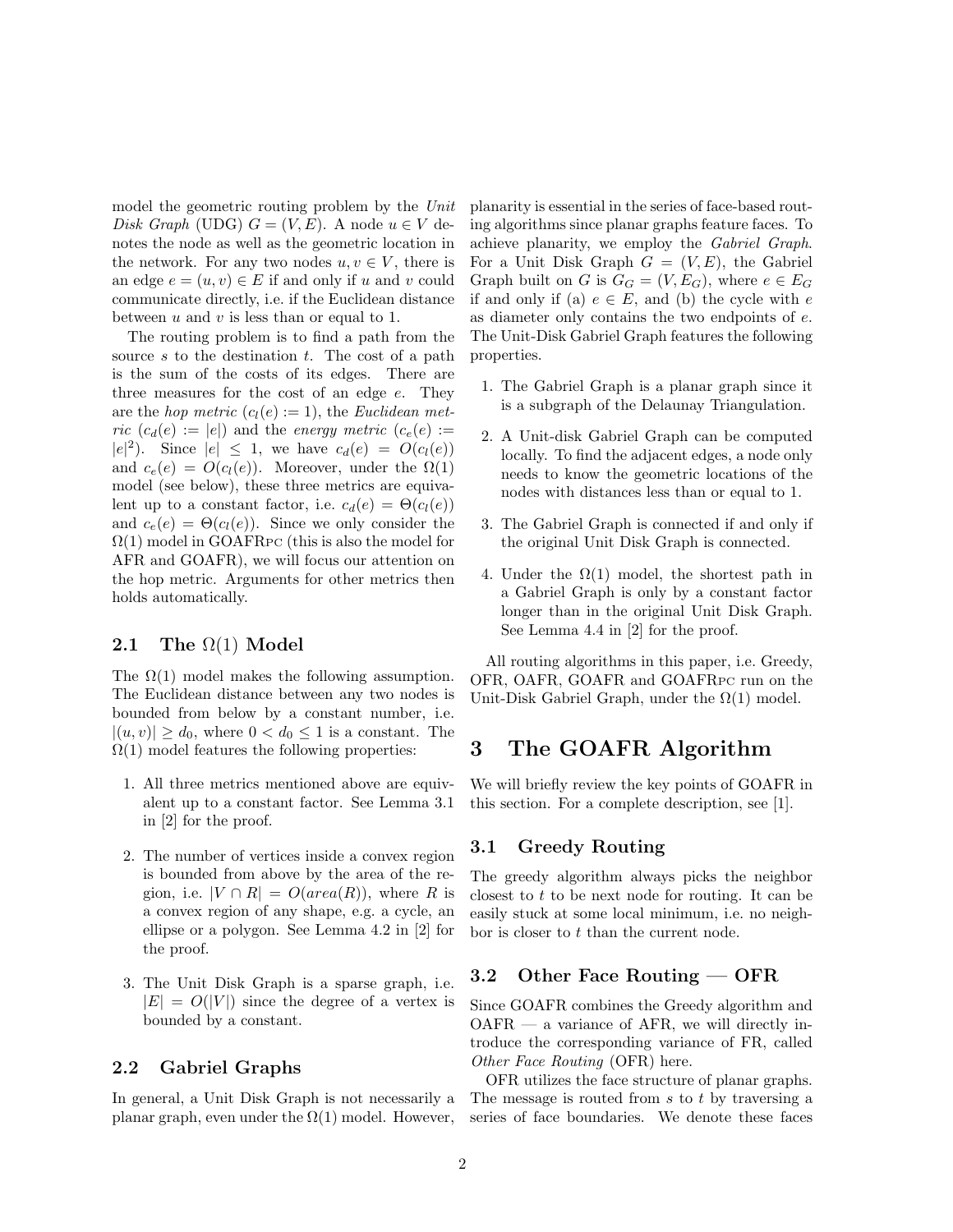by  $f_1, f_2, \ldots, f_\ell$ . Let  $s_i(1 \leq i \leq \ell)$  be the starting node of the traversing in  $f_i$   $(s_1 = s)$ . At node  $s_i$ , OFR chooses  $f_i$  to be the face that contains the line segment  $\overline{s_i t}$  in the immediate environment of  $s_i$ . Then the message is routed along the entire boundary of  $f_i$ . The aim is to find the best node on the boundary, i.e. the closest node to the destination  $t$ . When finished, the message returns to  $s_i$ , and we denote  $t_i$  the best node on the boundary of  $f_i$ . There are two possibilities:

- 1.  $t_i$  is  $s_i$ .
- 2.  $t_i$  is not  $s_i$ , i.e.  $|\overline{t_i t}| < |\overline{s_i t}|$ .

It can be proven that for a Unit-Disk Gabriel Graph, case 1 implies that  $s_i$  and t are disconnected, i.e. OFR guarantees to find a better node  $(\text{case 2})$  if t is reachable. So, if the result is case 1, OFR simply reports "Destination Unreachable". If it is case 2, OFR chooses  $s_{i+1}$  to be  $t_i$ , the starting node for the next face. OFR routes the message along the boundary from  $s_i$  to  $s_{i+1}$  and starts to traverse the next face at  $s_{i+1}$ . From above, we can see that OFR always reaches  $t$  if  $t$  is indeed reachable. The cost of OFR is  $O(|V|)$  since it visits each edge constant number of times.

### 3.3 Other Adaptive Face Routing — OAFR

The main reason for the high cost of OFR is that the message may traverse extremely huge face boundaries because we have no knowledge about the correct direction that should be taken. The Other Adaptive Face Routing (OAFR) algorithm tackles this problem by using a bounding ellipse.

We first describe the procedure of Other Bounded Face Routing (OBFR). We introduce a bounding ellipse. The two foci of the bounding ellipse are s and  $t$ . The length of its major axis is some given constant number c. In general, OBFR is OFR that runs on the subgraph within the bounding ellipse. The details are as follows. At each starting node  $s_i$ , OBFR determines  $f_i$  in the same way as OFR, i.e.  $f_i$  is chosen to be the face that contains  $\overline{s_i t}$ in the immediate environment of  $s_i$ . When OBFR routes the message along the boundary, it also tries to find the best possible node. But it may not be able to explore the entire face boundary because of the bounding ellipse. If OBFR does not hit the

bounding ellipse, its behavior is exactly the same as for OFR.

Let us consider the case that OBFR hits the bounding ellipse. When this happens for the first time, OBFR goes back to  $s_i$  and continues to explore the boundary in the other direction until it hits the bounding ellipse again. Note that it is impossible for OBFR to hit the bounding ellipse only once. As soon as OBFR hits the bounding ellipse for the second time, the best possible node by using OBFR has been found. The part of the boundary visited by OBFR is a chain. We also denote  $t_i$  the best node on this chain. There are again two possibilities.

- 1.  $t_i$  is  $s_i$ .
- 2.  $t_i$  is not  $s_i$ .

But this time, case 1 only implies that  $t$  is unreachable for the subgraph within the bounding ellipse. Is it because the bounding ellipse is too small, or because  $t$  is unreachable at all? We do not know. That is where OAFR comes in. We summarize the behavior of OBFR as follows.

- 1. The bounding ellipse is not hit and no better node is found: report "Destination Unreachable".
- 2. The bounding ellipse is hit twice and no better node is found: report "Destination Unreachable inside the Current Bounding Ellipse".
- 3. Otherwise: go to the best node  $t_i$  and start to traverse the next face.

Now assume we know the cost  $c^*$  of an optimal route. We let the major axis of the bounding ellipse be  $c = c^*$ , and run OBFR. Since the cost of any route that contains nodes outside the bounding ellipse is greater than  $c^*$ , the optimal route(s) must be completely inside the bounding ellipse. So, OBFR guarantees to reach the destination along a route completely inside the bounding ellipse. From Property 2 of the  $\Omega(1)$  model, the total number of nodes inside the bounding ellipse is  $O((c^*)^2)$ . Hence, the cost of the route found by OBFR is  $O((c^*)^2)$ .

The problem is that we do not know  $c^*$ . OAFR first guesses the optimal cost, sets  $c = 2|\overline{st}|$  and starts OBFR with this c value. If OBFR reports "Destination Unreachable inside the Current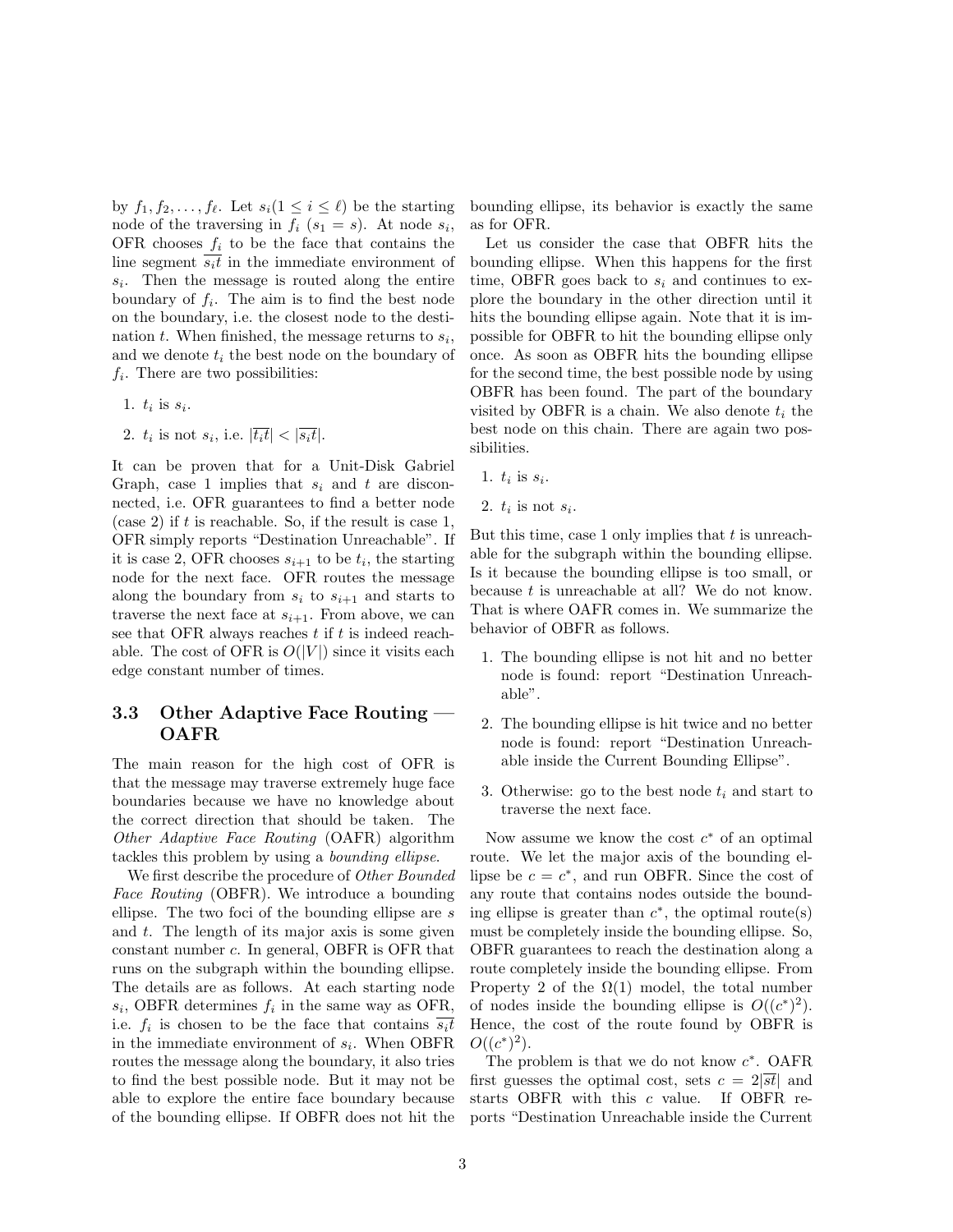Bounding Ellipse", OAFR doubles the value of c and continues OBFR from the face where it is detained. Since the value of  $c$  increases exponentially, the total cost of OAFR is still bounded by  $O((c^*)^2)$ .

### 3.4 GOAFR — Greedy+OAFR

GOAFR combines the Greedy Routing and OAFR, such that it is both average-case efficient and worstcase optimal. In general GOAFR does Greedy Routing as long as possible and only uses OAFR to tackle the local minima. The details of GOAFR are as follows. GOAFR also has a bounding ellipse. Initially, the length of the major axis is  $c = 2|\overline{st}|$ . The algorithm starts by Greedy Routing inside the bounding ellipse. There are two cases to interrupt a Greedy Phase.

- 1. The bounding ellipse is too small, i.e. the current node does have neighbors closer to  $t$ , but all such neighbors lie outside the bounding ellipse.
- 2. The current node is indeed a local minimum, i.e. it has no neighbor closer to  $t$  in the entire graph.

In the former case, we double the length of  $c$ , and continue the Greedy Routing inside the larger ellipse. In the latter case, we have to use OAFR. An OAFR Phase of GOAFR only traverses one face boundary to get around the local minimum. After that, GOAFR returns to the Greedy Routing immediately. The details of an OAFR Phase is the same as the original OAFR algorithm. It tries to find the best possible node inside the bounding ellipse and doubles the major axis when necessary. Note that the bounding ellipse never shrinks after GOAFR returns to the Greedy Routing.

The cost of all OAFR Phases is dominated by the original OAFR algorithm, i.e.  $O((c^*)^2)$ . So, we only need to analyze the Greedy Phases. Draw a cycle centered at t with radius  $|\overline{st}|$ . All nodes visited during Greedy Phases are completely inside this cycle. From Property 2 of the  $\Omega(1)$  model, the number of nodes in this cycle is  $O((\sqrt{st}))^2$  =  $O((c^*)^2)$ . So, the cost of all Greedy Phases is  $O((c^*)^2)$  since Greedy Routing visits each node at most once. The total cost of GOAFR then follows.

# 4 The GOAFR<sub>PC</sub> Algorithm

We are now ready to improve the GOAFR algorithm. GOAFR is average-case efficient because it makes use of the greedy strategy. The algorithm only uses OAFR when it has to. Otherwise, it always use Greedy Routing. However, GOAFR explores the entire face boundary in an OAFR Phase. This is the starting point for our improvement. The idea is not to look at the entire face boundary in an OAFR Phase.

At the end of [1], another algorithm has already been proposed for the same purpose. The algorithm was called GOAFRFC where "FC" denotes "First Close". GOAFRFC falls back to the Greedy Routing immediately when meeting the first closer node to t in an OAFR Phase. The simulation results have shown evident improvement in averagecase over the original GOAFR algorithm. But GOAFRFC loses the asymptotical optimality in the worst-case.

To understand why this happens, we need to look at the worst-case arguments for GOAFR again. It is easy to see that the cost of all Greedy Phases remains unchanged in GOAFRFC. Let  $c_1, c_2, \ldots, c_h$ denote the lengths of the major axes of the bounding ellipses from the beginning to the end, i.e.

$$
c_i = 2^i |\overline{st}|, \quad 1 \le i \le h \tag{1}
$$

and

$$
c_h \geq c^* \tag{2}
$$

$$
c_{h-1} < c^* \tag{3}
$$

We divide the whole routing process into different periods according to the size of the bounding ellipse. Period  $i$  is the time interval when the routing is bounded by the ellipse of size  $c_i$ . The following lemma shows a sufficient condition for the worstcase optimality.

**Lemma 1** The cost of the algorithm is  $O((c^*)^2)$ , if in each period, the cost of all OAFR Phases on any face f is  $O(|f|)$ , where |f| is the number of edges of  $f$ .

Proof: Since the cost of all Greedy Phases is  $O((c^*)^2)$ , we only need to show the cost of all OAFR Phases is also  $O((c^*)^2)$ .

Consider period i. During this period, the major axis of the bounding ellipse is  $c_i$ . From Property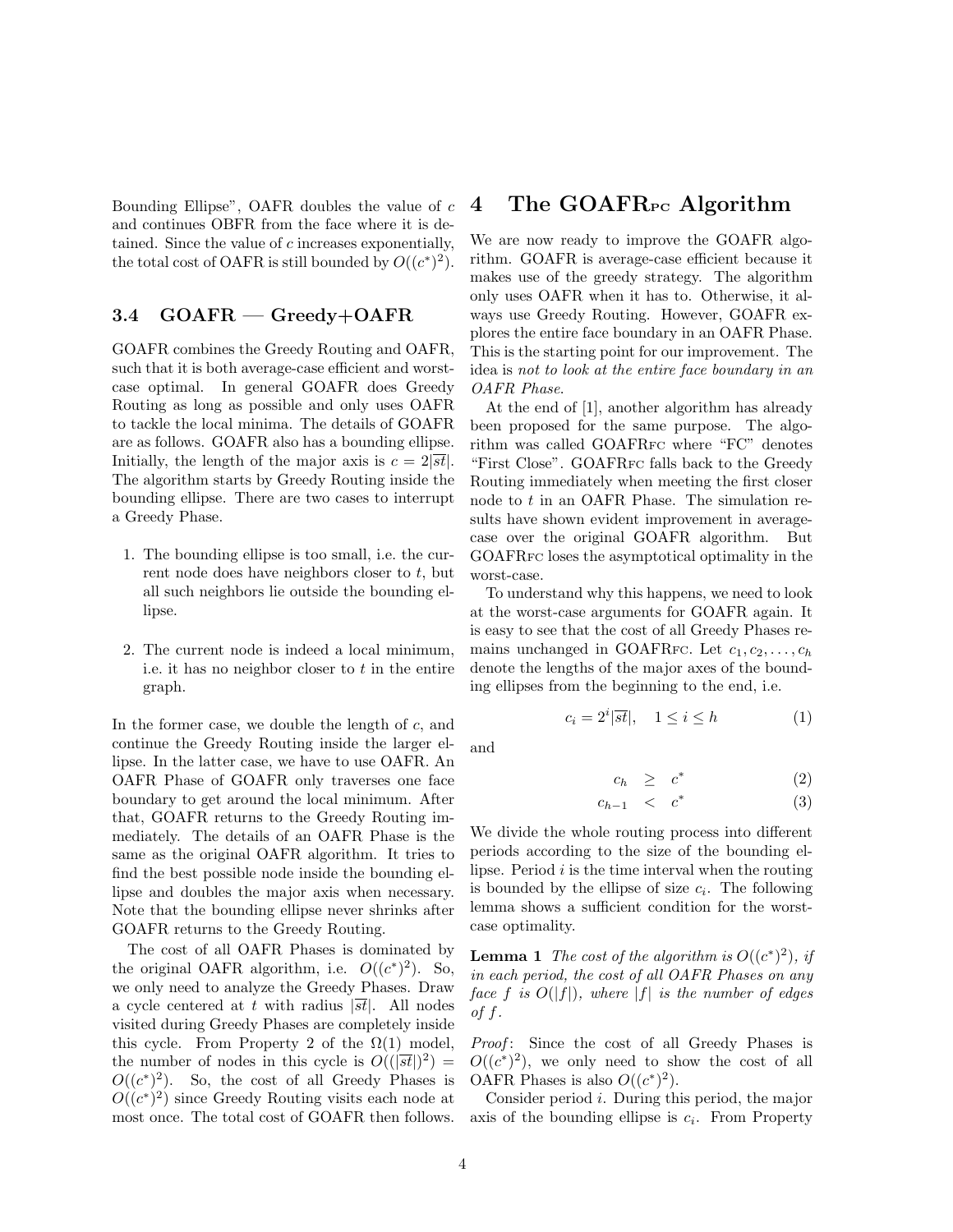2 of the  $\Omega(1)$  model, the number of nodes inside the bounding ellipse is  $O(c_i^2)$ . Since G is a planar graph, the number of edges inside the bounding ellipse is also  $O(c_i^2)$ . So, the total cost in this period is  $\overline{\phantom{a}}$ 

$$
\sum_{f}(\text{cost on } f) = \sum_{f} |f| = O(c_i^2)
$$

Sum over all periods, we obtain the cost of all OAFR Phases

$$
\sum_{i=1}^{h} c_i^2 = O(c_h^2)
$$

From (1)–(3), we have  $c_h^2 \le (2c^*)^2 = O((c^*)^2)$ . The lemma follows.

The OAFR Phases of GOAFR satisfies Lemma 1 since the original OAFR algorithm visits a face at most once when the bounding ellipse is fixed.

How about GOAFRFC? Fig. 8 in [1] showes a counterexample; GOAFRFC can visit a face many times in one period.

#### 4.1 The GOAFR<sub>PC</sub> Algorithm

Like GOAFRFC, GOAFRPC is the same as GOAFR except for an additional criterion for OAFR Phases to return faster. The details are as follows. First, we introduce a constant r, the *exit-ratio*. Let  $s_i$  denote the local minimum where a new OAFR Phase starts. We maintain two variables  $p$  and  $q$  where

- $p$  is the number of nodes closer to  $t$  than  $s_i$  in the current OAFR Phase.
- q is the he number of nodes farther from  $t$  than  $s_i$  in the current OAFR Phase.

Initially, when the message is at  $s_i$ ,  $p = q = 0$ . When a node  $v$  occurs, if  $v$  has not been visited since the current OAFR Phase starts from  $s_i$ , we do the following.

- Increase p by 1, if v is closer to t than  $s_i$
- Increase q by 1, if v is farther from t than  $s_i$

If  $p \geq rq$  at some node — r is the exit-ratio — the algorithm returns to the Greedy Routing. GOAFRPC also memorizes the best node, i.e. the closest node to t during an OAFR Phase. When the

algorithm is about to return to the Greedy Routing, it first goes back to this best node and then returns.

We call the new algorithm GOAFRPC. "PC" or "Partially Closer" means that it returns to Greedy when a constant portion of the nodes are closer. It is easy to see that GOAFRPC is fully distributed and only needs  $O(1)$  spaces in the message.

#### 4.2 Worst-case Analysis

As in the GOAFRFC algorithm, GOAFRPC is possible to visit a face many times in one period. However, the following lemma shows that the cost on any face f is still  $O(|f|)$  in each period.

Lemma 2 In one period, the cost of all OAFR Phases on any face f is  $(1 + 1/r)|f|$ , where r is the exit-ratio.

Proof: Consider the cost in one period. Assume there are  $k$  OAFR Phases is on  $f$ .

Let  $s_1, s_2, \ldots, s_k$  denote the starting nodes of each time.

For the *i*th time,  $(1 \leq i \leq k)$ , we define

$$
T_i := \{v : v \text{ is visited in the } i\text{th time}\}\
$$
  
\n
$$
P_i := \{v \in T_i : |vt| < |s_i t|\}\
$$
  
\n
$$
Q_i := \{v \in T_i : |vt| > |s_i t|\}\
$$
  
\n
$$
R_i := \{v \in T_i : v \text{ is visited before}\}\
$$
  
\n
$$
N_i := \{v \in T_i : v \text{ is not visited before}\}\
$$

Clearly,

$$
|T_i| = |P_i| + |Q_i| + 1 = |R_i| + |N_i|.
$$
 (4)

Since GOAFRPC always chooses the closest node to t when switching to a Greedy Phase and the Greedy Phase can only get closer, we have

$$
|\overline{s_i t}| < |\overline{vt}| \qquad \forall v \in \bigcap_{j < i} T_j
$$

So, all re-visited nodes are farther from  $t$  than  $s_i$ , and all nodes closer to  $t$  have not been visited before, i.e.

$$
R_i \subseteq Q_i
$$
  

$$
P_i \subseteq N_i
$$